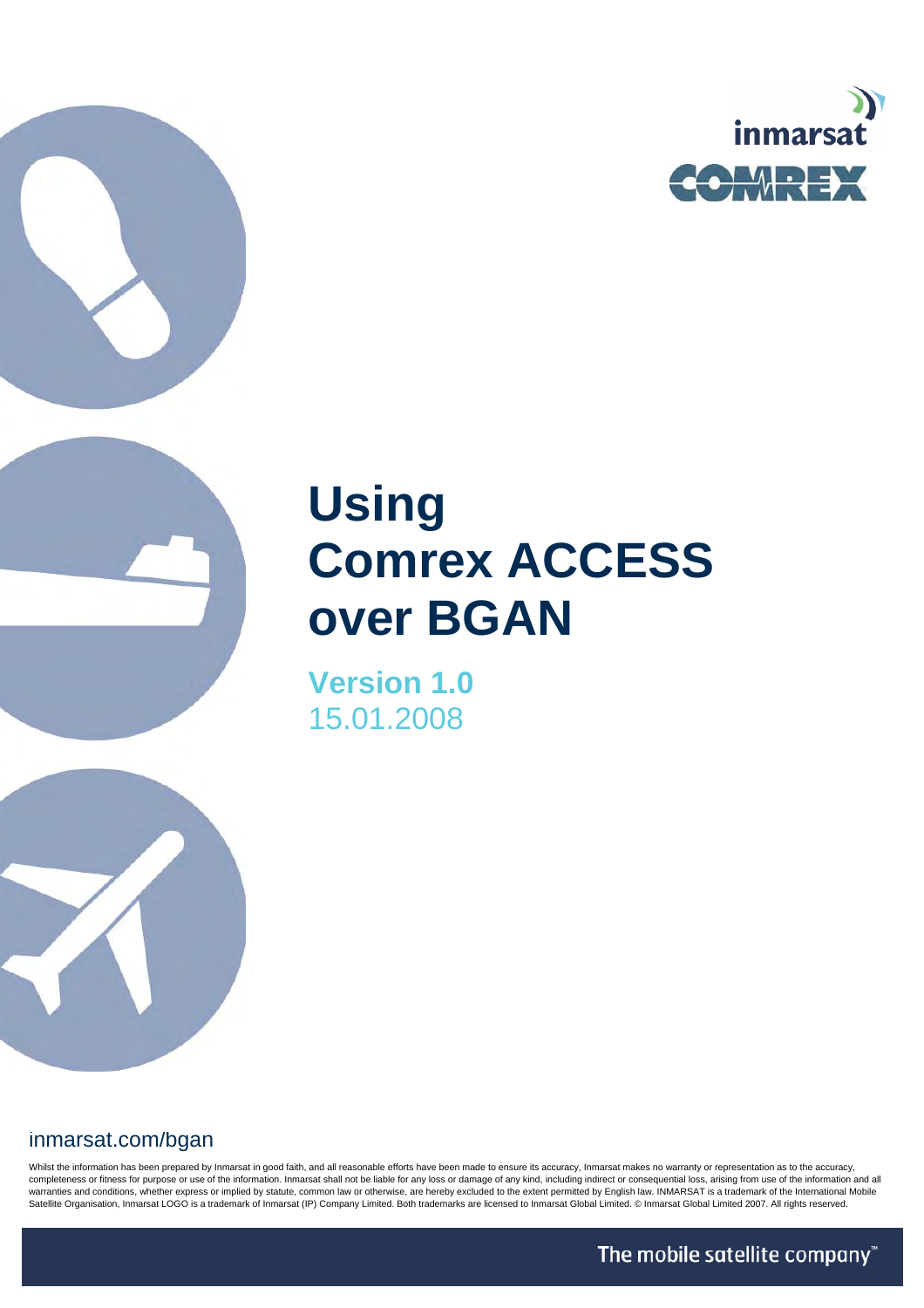# **Contents**

| 1              | Overview                         |                                                                 | 1              |  |
|----------------|----------------------------------|-----------------------------------------------------------------|----------------|--|
| $\overline{2}$ |                                  | Product range                                                   | 1              |  |
| 3              | <b>Typical users</b>             |                                                                 |                |  |
| 4              | <b>Key Features</b>              |                                                                 |                |  |
| 5              | Benefits to BGAN users           |                                                                 |                |  |
| 6              | Setting up                       |                                                                 |                |  |
|                | 6.1                              | Step by step setup - EXPLORER 300/500/527 and 700.              | $\overline{2}$ |  |
|                | 6.2                              | Step by step setup - EXPLORER 110 (formerly Nera WorldPro 1010) | $\overline{4}$ |  |
|                | 6.3                              | Step by step setup - Hughes 9201                                | 6              |  |
|                | 6.4                              | <b>ACCESS Portable configuration</b>                            | 6              |  |
|                | 6.5                              | Start your broadcast using ACCESS                               | 7              |  |
|                | 6.6                              | Equipment needed                                                | 8              |  |
| $\overline{7}$ | <b>BGAN</b> customisation        |                                                                 |                |  |
| 8              | Hints and tips                   |                                                                 |                |  |
| 9              | Technical summary                |                                                                 |                |  |
| 10             | 9<br>Further details and support |                                                                 |                |  |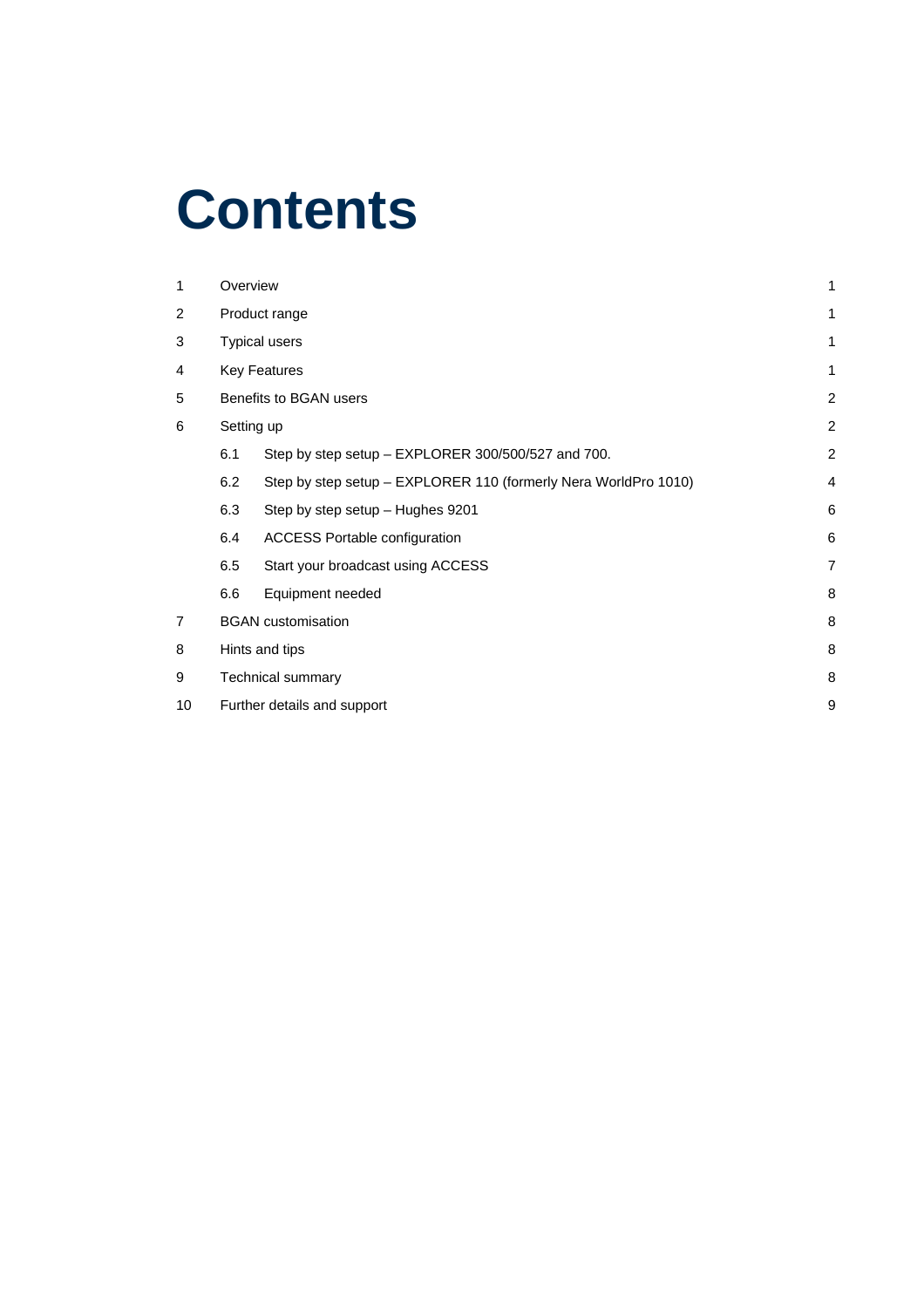

## **1 Overview**

Comrex ACCESS Stereo BRIC IP codecs offer high quality audio transmission over a wide variety of wired and wireless IP circuits. Available in both Portable and Rackmount configurations, ACCESS provides fully bi-directional mono, stereo and dual mono audio transmission with up to 20 kHz frequency response. Used with Inmarsat's BGAN service, ACCESS allows users to transmit broadcast quality audio from virtually any location on the planet.

## **2 Product range**

BGAN terminals can be used with either the ACCESS Portable or the ACCESS Rackmount. The ACCESS Portable, with integral user interface and battery power, is preferred for use with portable BGAN terminals.

# **3 Typical users**

Comrex ACCESS is in use around the world by radio broadcasters and governmental agencies in a variety of applications ranging from outside broadcast of news, entertainment and sporting events, station-to-transmitter links, as well as surveillance and "closed circuit" audio communications.

## **4 Key Features**

Comrex ACCESS codecs offer the following main features over the BGAN network:

- 20 Hz to 15 kHz frequency response, fully bidirectional audio using Inmarsat's 32Kbps streaming service.
- Built-in audio mixer interface with microphone preamp w/12V phantom power, headphone output, line level input/output, volume controls.
- ACCESS Portable comfortably fits in the palm of your hand and includes rechargeable LiON battery, good for seven hours of talk time.
- Optional "clip on" mixer provides an addition five mic inputs and headphone outputs.
- Optional HE-AAC algorithms provide up to 20 kHz audio using Inmarsat's 64Kbps streaming service.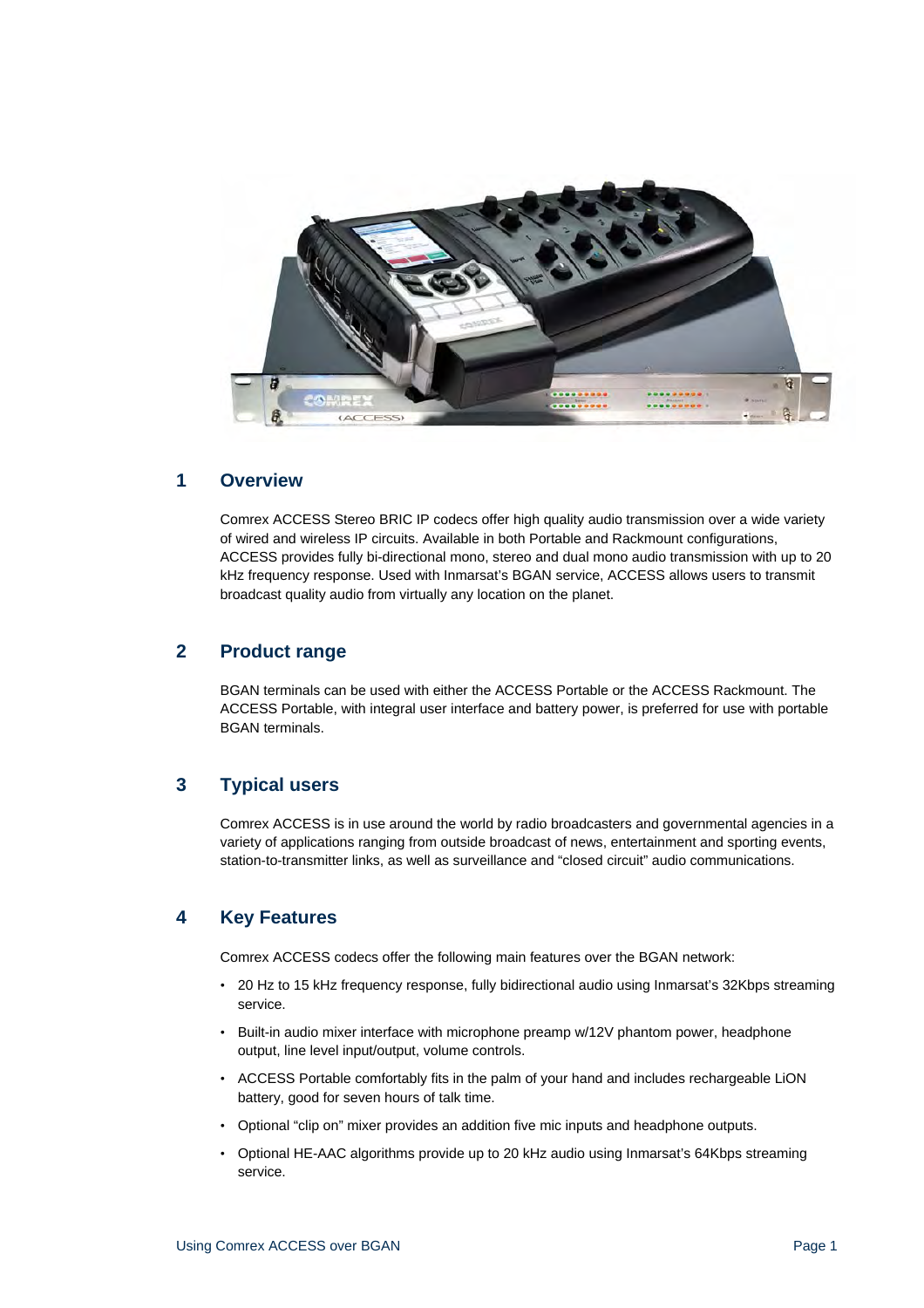## **5 Benefits to BGAN users**

Comrex ACCESS provides:

- Completely wireless transmission from virtually anywhere on Earth.
- A small, compact, handheld unit (less than 6 lbs./3 kg).
- 15 kHz mono and stereo transmission using 32 kbps Streaming.
- Ability to be pre-configured for "Plug & Play" operation.

## **6 Setting up**

This section describes how to set up BGAN for use with Comrex ACCESS and gives an example of a typical configuration when using ACCESS with a BGAN terminal. Broadcast transmission was tested over a standard 32 kbps Streaming connection using an EXPLORER™ 500. The audio broadcast was transmitted to a terrestrial Internet address. The test showed that BGAN terminals and the Inmarsat BGAN network work well as a transport media for the Comrex ACCESS IP Codec. The test has also been carried out with the EXPLORER 110 and the Hughes 9201; it is assumed to work as well with the EXPLORER™300, EXPLORER™527 and EXPLORER™700.



The ACCESS Portable, computer and BGAN terminal should be connected to a switch or directly with Ethernet cables, as shown in the diagram above. The computer's IP settings should be configured for DHCP. The ACCESS IP settings are described below.

#### **6.1 Step by step setup – EXPLORER 300/500/527 and 700.**

The 32 kbps Streaming service should be initiated from the BGAN terminal, and can be configured from either the EXPLORER's built-in web server (via a laptop's web browser), or using the LCD interface on the terminal.

Note:Although the solution will work on the Standard IP connection type, there is no quality guarantee, so Inmarsat recommends that you utilise the 32Kbps Streaming connection.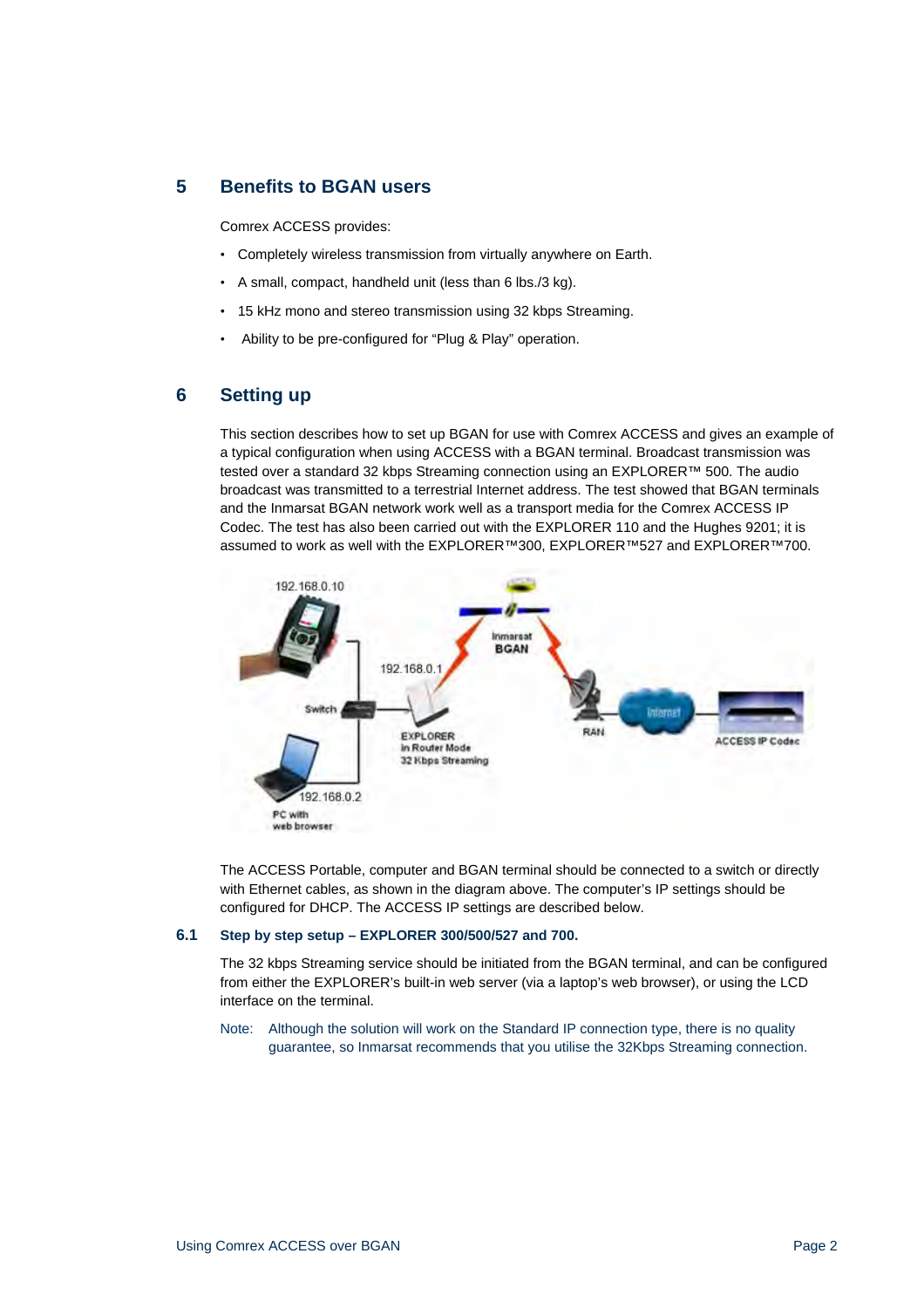The screenshot below shows the settings required as configured via the EXPLORER's web server interface. Please consult your EXPLORER manual for more detailed information.

| Thrane & Thrane                  |                                       |                                   |                                                                                                                                                            | bspo |
|----------------------------------|---------------------------------------|-----------------------------------|------------------------------------------------------------------------------------------------------------------------------------------------------------|------|
| DATIERY:                         | $\sim$ $\frac{1}{2}$ BT $\frac{m}{m}$ |                                   |                                                                                                                                                            |      |
| <b>NONESCO</b><br><b>SIGNAL:</b> | Home > Settings > Interfaces > Dif-   |                                   |                                                                                                                                                            |      |
|                                  |                                       |                                   |                                                                                                                                                            |      |
|                                  | <b>INTERFACE STATUS</b>               |                                   |                                                                                                                                                            |      |
| <b>HOME</b>                      |                                       | LAY interface                     | <b>C</b> Fashled C Disabled                                                                                                                                |      |
| <b>PHONE BOOK</b>                | NAT                                   | · Router mode                     | Modem mode                                                                                                                                                 |      |
| MESSAGES                         | IP Reader compression . Enabled       |                                   | <b>Disabled</b>                                                                                                                                            |      |
| <b>UALLS</b>                     | <b>DHCP status</b>                    |                                   |                                                                                                                                                            |      |
| <b>SETTINGS</b>                  |                                       | <sup>6</sup> Enchled              | <b>O</b> Disabled                                                                                                                                          |      |
| <b>INTERFACES</b>                | Local IP address                      | $I^{\frac{1}{2}}$                 | $102 - 6000$<br>$\frac{1}{2}$                                                                                                                              |      |
| <b>UOB</b>                       |                                       | Netmask                           | 2550000<br>$\sqrt{6}$                                                                                                                                      |      |
| Lan                              | TP/TP                                 |                                   |                                                                                                                                                            |      |
| <b>Bueroth</b>                   |                                       | C Dynamic IP address              |                                                                                                                                                            |      |
| Phone/Fax                        |                                       |                                   |                                                                                                                                                            |      |
| Common                           |                                       | Static IP address                 |                                                                                                                                                            |      |
| <b>PROPERTIES</b>                | <b>APN</b>                            | Common                            |                                                                                                                                                            |      |
| <b>ADMINISTRATION</b>            |                                       | SIM default                       |                                                                                                                                                            |      |
| <b>HELPDESK</b><br>SITE MAP      |                                       | Notwork, assigned                 |                                                                                                                                                            |      |
|                                  |                                       | <b>C</b> User-dofined             | <b>EGAN. INVARSAT.CCM</b>                                                                                                                                  |      |
|                                  |                                       | Leer name                         |                                                                                                                                                            |      |
|                                  |                                       | <b>Dagsucrd</b>                   |                                                                                                                                                            |      |
|                                  | <b>PROFILES</b>                       | Primary                           | <b>Standard</b>                                                                                                                                            |      |
|                                  |                                       |                                   | Stream ng 32<br>Streaming C4<br>Streaming<br>128K NO FEC<br>User defined 2<br>Joer defined 3                                                               |      |
|                                  |                                       | Secondary.                        | biebnafc<br>Streaming 62<br>Stream ng 64<br>Stream ng 128<br>128K 40 FEC<br>Jean defined 2<br>Jser defined 3                                               |      |
|                                  | <b>PROFILE CIDS</b>                   | profile                           | Gd                                                                                                                                                         |      |
|                                  |                                       | Street Ting 32<br>Apoly<br>Cancel | ¥,                                                                                                                                                         |      |
|                                  |                                       | Artisato                          | Changes to profiles on the LAN interface applied above to on Administration pages.<br>will only take effect after re-astivating already associed profiles. |      |

## **Connecting to BGAN via the terminal's LCD interface**

For security reasons, a Streaming IP connection needs to be started manually. This is to ensure that per minute charges do not inadvertently accrue when the EXPLORER terminal is switched on, and allows you to more carefully monitor usage and connection time. The screenshot below shows you how to set up using the EXPLORER's LCD interface.

a. To initiate a connection from the LCD interface, go to the main view of the LCD.

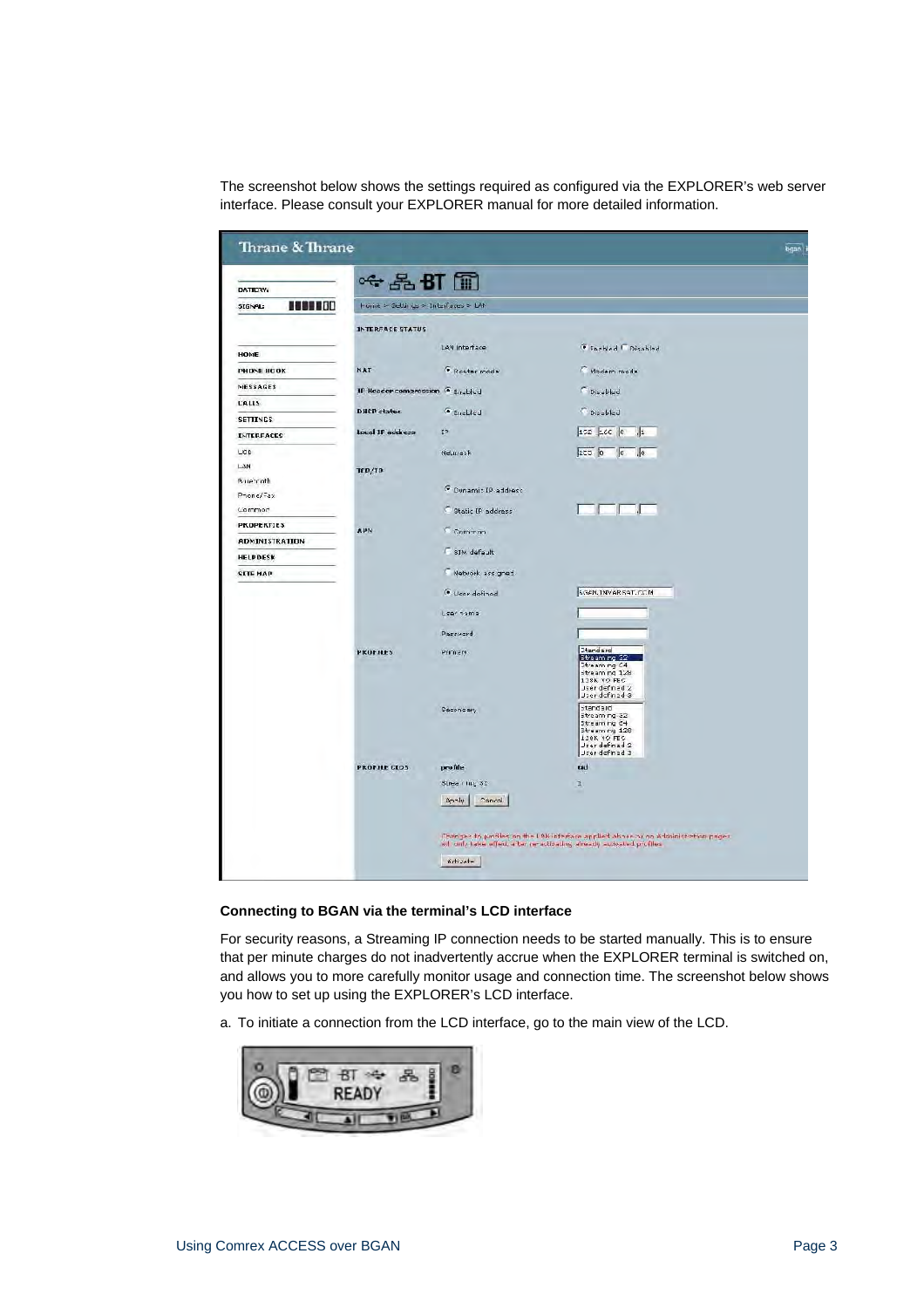b. Press the arrow down button until the **CONNECT** menu displays.



c. Press **OK**. The following screen displays:



d. Select **STREAMING 32**, and press **OK**. The following screen displays:



e. Select **START** and press **OK**. The following screen displays:



f. Press **OK** to confirm the Streaming connection, and wait a minute or two to allow the EXPLORER to register the Packet Switched connection with the BGAN system. After registration the LCD main screen will show **DATA ACTIVE**, as shown below:



Now go to "ACCESS Portable configuration" on page 6.

## **6.2 Step by step setup – EXPLORER 110 (formerly Nera WorldPro 1010)**

This section describes how to set up BGAN for use with Comrex ACCESS, and gives an example of a typical configuration when using ACCESS with the EXPLORER 110 terminal.

This is a one-time configuration to set the terminal up so that it connects to the network automatically. After the first time you only need to follow the instructions for "Connecting to BGAN", below.

The 32 kbps Streaming service should be initiated from the BGAN terminal, and needs to be configured from the EXPLORER 110's built-in web server (via a computer's web browser).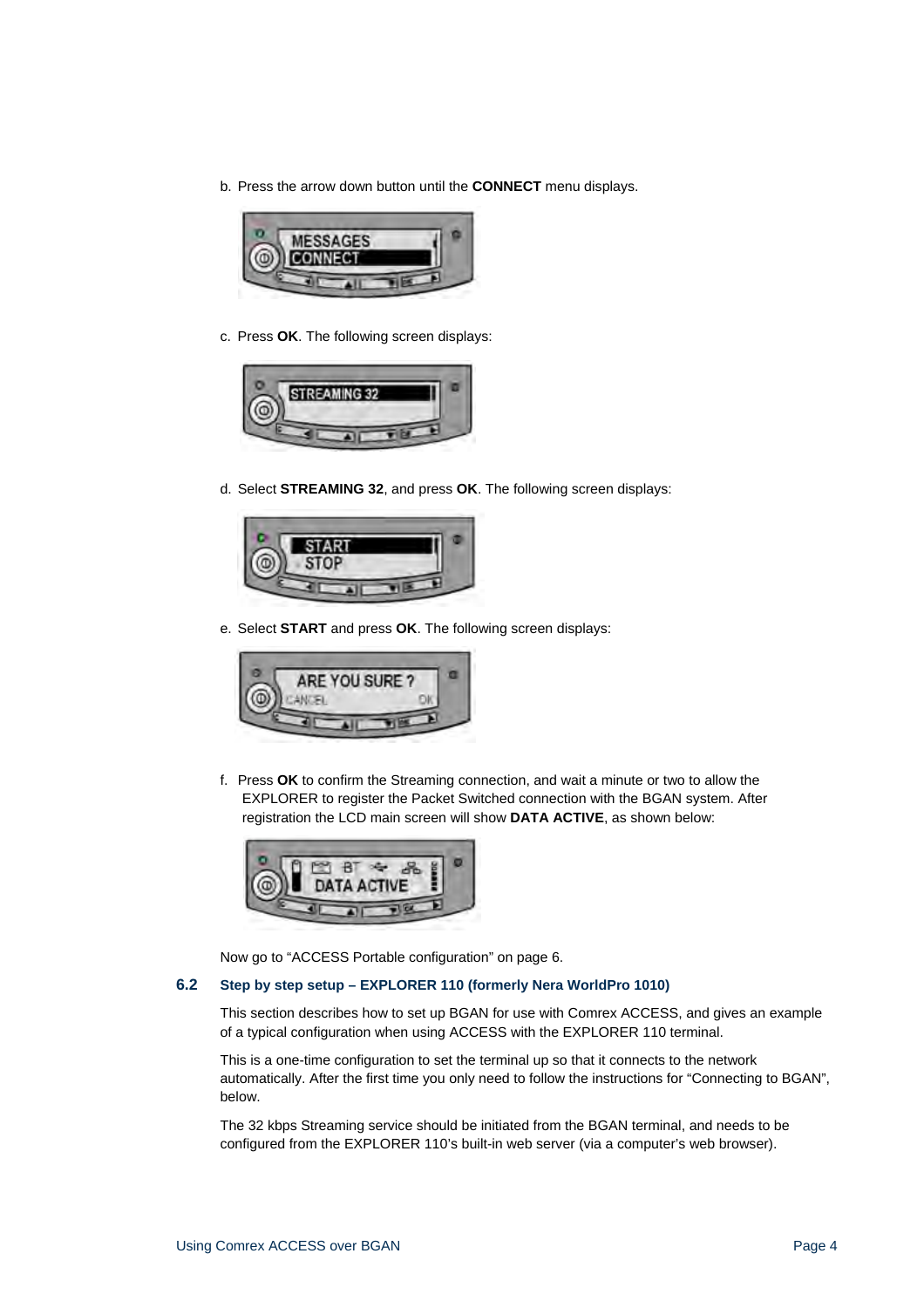Note:Although the solution will work on Standard IP, there is no quality guarantee, so Inmarsat recommends that you utilise the 32kbps Streaming connection.

To do this:

a. Open your internet web browser and type the following IP address in the address bar: **192.168.0.1**

| C System Status - Windows Internet Explorer          |  |
|------------------------------------------------------|--|
| $\bigodot \bigodot$ + $\bigcirc$ http://192.168.0.1/ |  |

- b. Now you should see the web server interface. On the left hand navigation select **Data connections**.
- c. Change the connection type by clicking the dropdown box and selecting **Streaming 32 kbps**.
- d. Make sure **Data Connection Activation** is set to **Automatic when any PC is connected to the Nera WorldPro**.
- e. Before you exit the web interface make sure you click **Store Settings**.

| C Data Connection Settings - Windows Internet Explorer                                                                                                                                                                                          |                                                                                                                                                                                                                                                                                                                                                                                                                                                                                                                                         |  |  |  |
|-------------------------------------------------------------------------------------------------------------------------------------------------------------------------------------------------------------------------------------------------|-----------------------------------------------------------------------------------------------------------------------------------------------------------------------------------------------------------------------------------------------------------------------------------------------------------------------------------------------------------------------------------------------------------------------------------------------------------------------------------------------------------------------------------------|--|--|--|
| ttp://192.168.0.1/u_data1.xml                                                                                                                                                                                                                   |                                                                                                                                                                                                                                                                                                                                                                                                                                                                                                                                         |  |  |  |
| <b>O</b> , Data Connection Settings                                                                                                                                                                                                             |                                                                                                                                                                                                                                                                                                                                                                                                                                                                                                                                         |  |  |  |
| <b>BGAN</b><br>Thrane & Thrane<br><b>GPS</b><br>Signal<br>2007.12.07 17:25:25<br>Battery                                                                                                                                                        | Not Registered - cannot make voice calls or data connections.<br>ok, position 30 days old (stored)<br>0% Global Beam (0 dBHz)<br>81 % Not Charging                                                                                                                                                                                                                                                                                                                                                                                      |  |  |  |
| <b>Status</b><br><b>Traffic Logs</b><br><b>Contacts</b><br><b>Text Messages</b><br><b>Data Connections</b><br><b>Normal</b><br>Alternative 1<br>Alternative 2<br><b>Bluetooth</b><br><b>Settings</b><br><b>Diagnostic Report</b><br><b>Help</b> | <b>Connection Type</b><br>streaming 32 kbps<br>v.<br>SIM Access Provider Name (APN)<br>BGAN.INMARSAT.COM<br>User-defined APN<br>BGAN.INMARSAT.COM<br>Apply user-defined APN<br>User Name<br>Password<br>Send static IP address to network<br>$\Omega$<br>$\Omega$<br>0<br>$\Omega$<br>Data connection activation:<br>$\bigcirc$ Manual<br>Automatic when any PC is connected to Nera WorldPro<br>$\bigcirc$ Automatic when a specific PC is connected<br>$\bigcirc$ Automatic when a static IP address PC is connected to Nera WorldPro |  |  |  |
|                                                                                                                                                                                                                                                 | Refresh status<br><b>Status Information</b><br><b>Connection Status</b><br>Not Connected<br>IP address for connected PC<br>192.168.0.100<br>Network assigned IP address<br>Changes only take effect from the next data connection<br>Store settings<br>Connect                                                                                                                                                                                                                                                                          |  |  |  |

### **Connecting to BGAN**

You can connect to BGAN in two different ways - from the web server interface, or by using the terminal's front panel.

To use the front panel:

a. Power on the terminal by pressing and holding the **ACTIVATE** button for 1.5 seconds.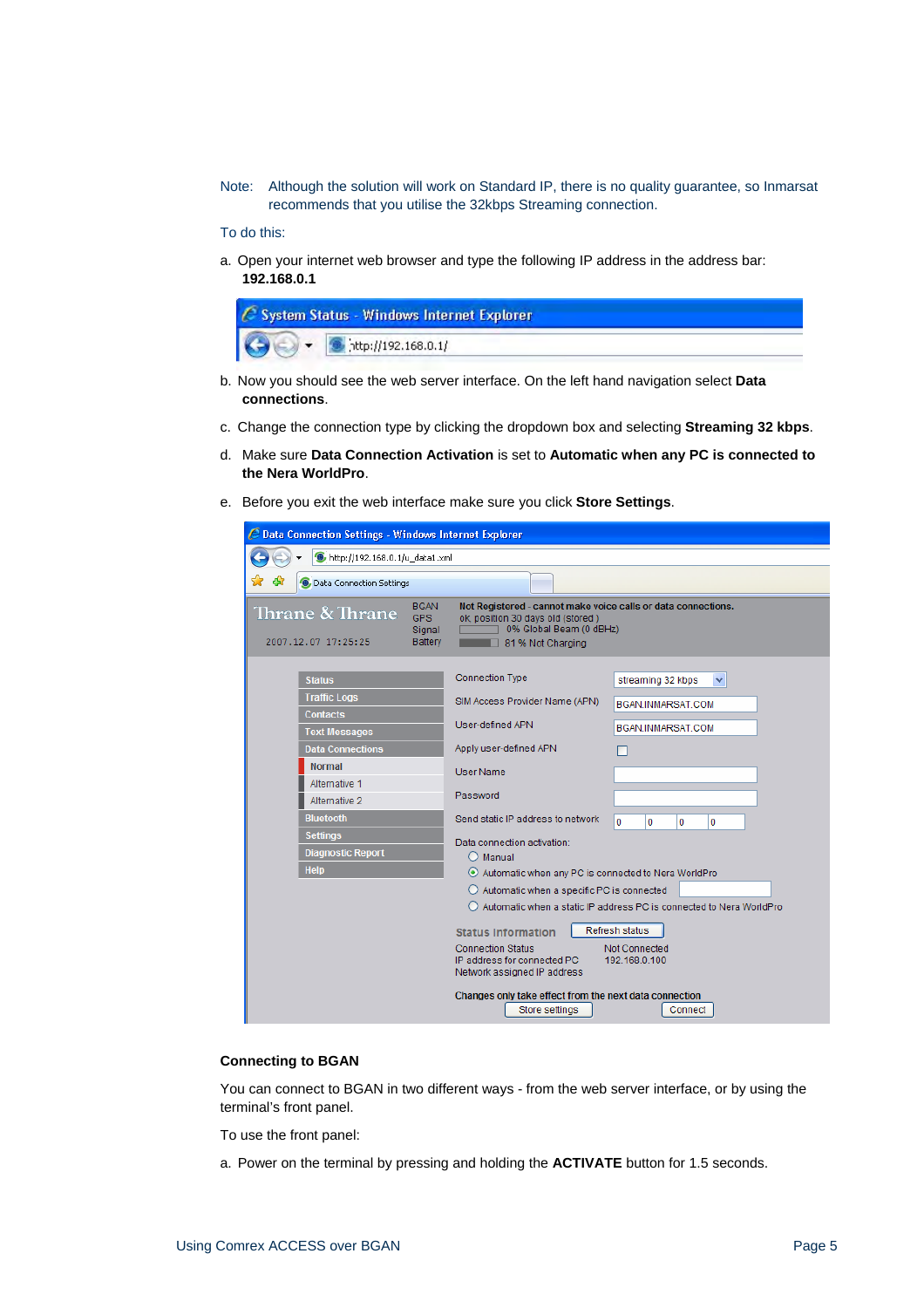- b. Obtain a GPS fix.
- c. Find the best signal.
- d. Press the **ACTIVATE** button to automatically register to the network. Wait approx. 30 seconds and you should be able to connect to the Internet. (If you have a Nera World Set, the display shows **Connected**')

Now go to "ACCESS Portable configuration" on page 6.

#### **6.3 Step by step setup – Hughes 9201**

The Access Portable uses the Automatic Context Activation (ACA) feature of the Hughes 9201 to activate a PDP context after the terminal is registered with the BGAN Network.

The Access Portable cannot manually configure the Hughes 9201 to establish a PDP context. To set up the Hughes 9201 to establish a PDP context automatically, simply change the Access Portable IP address as follows:

- a. Use the menu at the top of the screen on the Access Portable to select **Network > Manage Networks**
- b. Select **Ethernet Port** on the main screen, and click **Configure** at the bottom left of the screen
- c. In the window that appears select the **TCP/IP** tab, and uncheck **Acquire address automatically (DHCP)**
- d. Set a static IP address between **192.168.128.210** to **192.168.128.219**. Once the Access Portable is ready to broadcast to the BGAN IP network, it will automatically open a 32kbps Streaming IP data connection.
- e. Set the Subnet mask to **255.255.255.0** and the gateway to **192.168.128.100** (default)
- f. You may want to enter a DNS server (provided by your ISP), if you are calling an IP address this is not needed.
- g. Click **Save**

#### **Connecting to BGAN**

As with all the terminals, connect using an Ethernet cable.

- a. If you need to acquire a new GPS then do so. Consult the 'Getting started with Hughes 9201' guide for more information. You have a new GPS when the GPS LED on the terminal is solid green.
- b. Press and hold the audio button for 3 seconds to register the terminal. The terminal is registered once the GPS light goes out completely.
- c. When you try making a call, the third LED from the right should start to flash. The data connection is established when the signal strength light goes solid Green. If it goes red, it has failed.

Now refer to "ACCESS Portable configuration" below.

#### **6.4 ACCESS Portable configuration**

No changes to the default Ethernet settings on the ACCESS Portable are required. Be sure that the ACCESS is set for DHCP network addressing.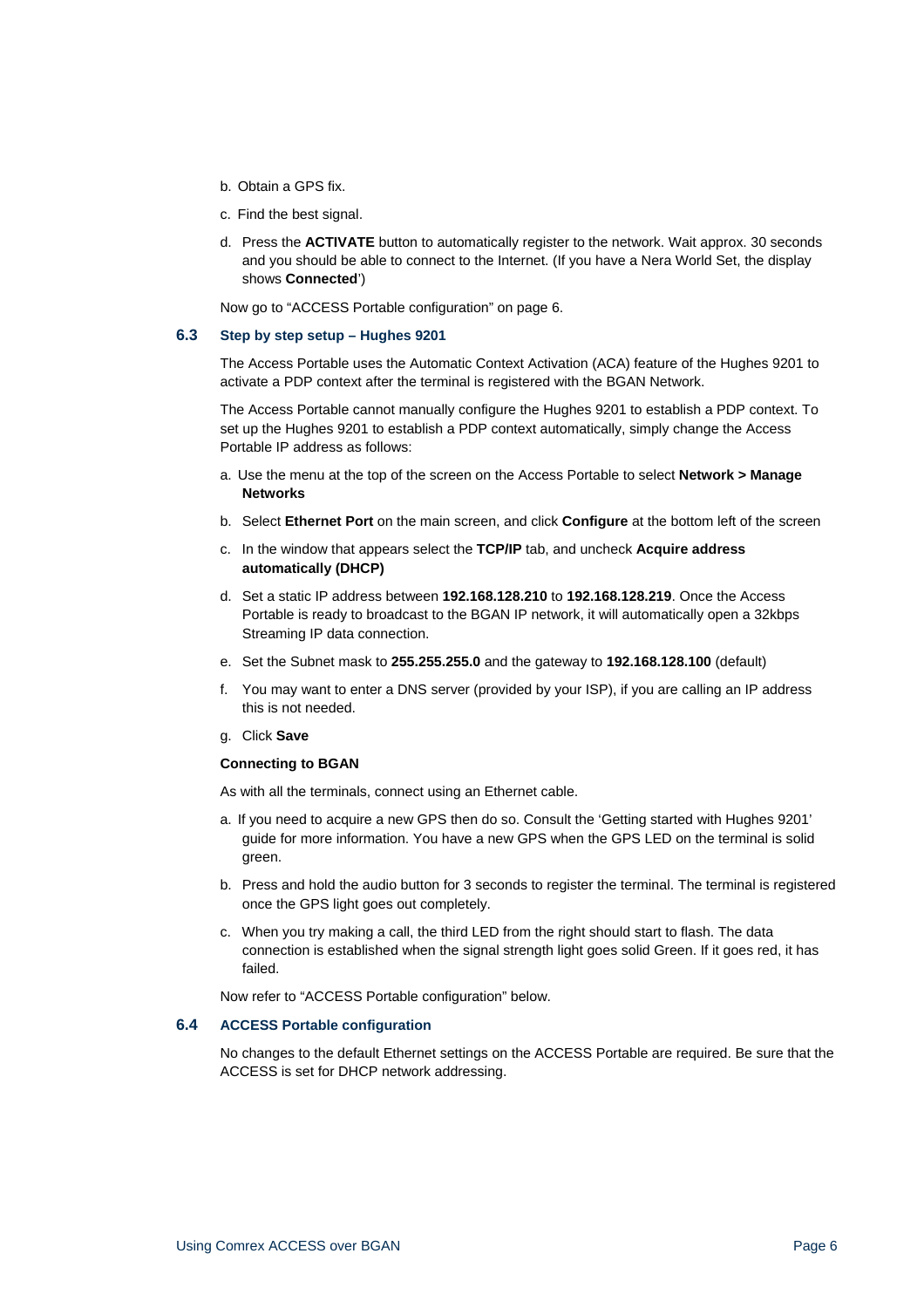## **6.5 Start your broadcast using ACCESS**

Select the **Remotes** menu and then **Manage Connections** from the drop down menu to display the **Select Remote ACCESS Unit** menu. This menu allows you to select from a number of preconfigured connections, and simply press the green **Connect** button to initiate the transmission of audio.



If a connection has not been pre-configured for your receiving "Studio" unit, simply select **Add New Remote** from the **Remotes** drop down menu. The screen below displays, allowing you to enter the information necessary to connect to the Studio unit. Please consult your ACCESS user's manual for a more detailed description of these functions.

| Network Remotes Stats |        |             | Configure                    |  |
|-----------------------|--------|-------------|------------------------------|--|
| <b>Add New Remote</b> |        |             |                              |  |
| Name                  | Studio |             |                              |  |
| IP/Phone #            |        |             |                              |  |
| Password              |        |             |                              |  |
| Profile               |        | HQ1 Default |                              |  |
| Backup Remote         |        | (No backup) |                              |  |
|                       |        |             | X Automatically fall forward |  |
|                       | Cancel |             | OK.                          |  |
|                       |        |             |                              |  |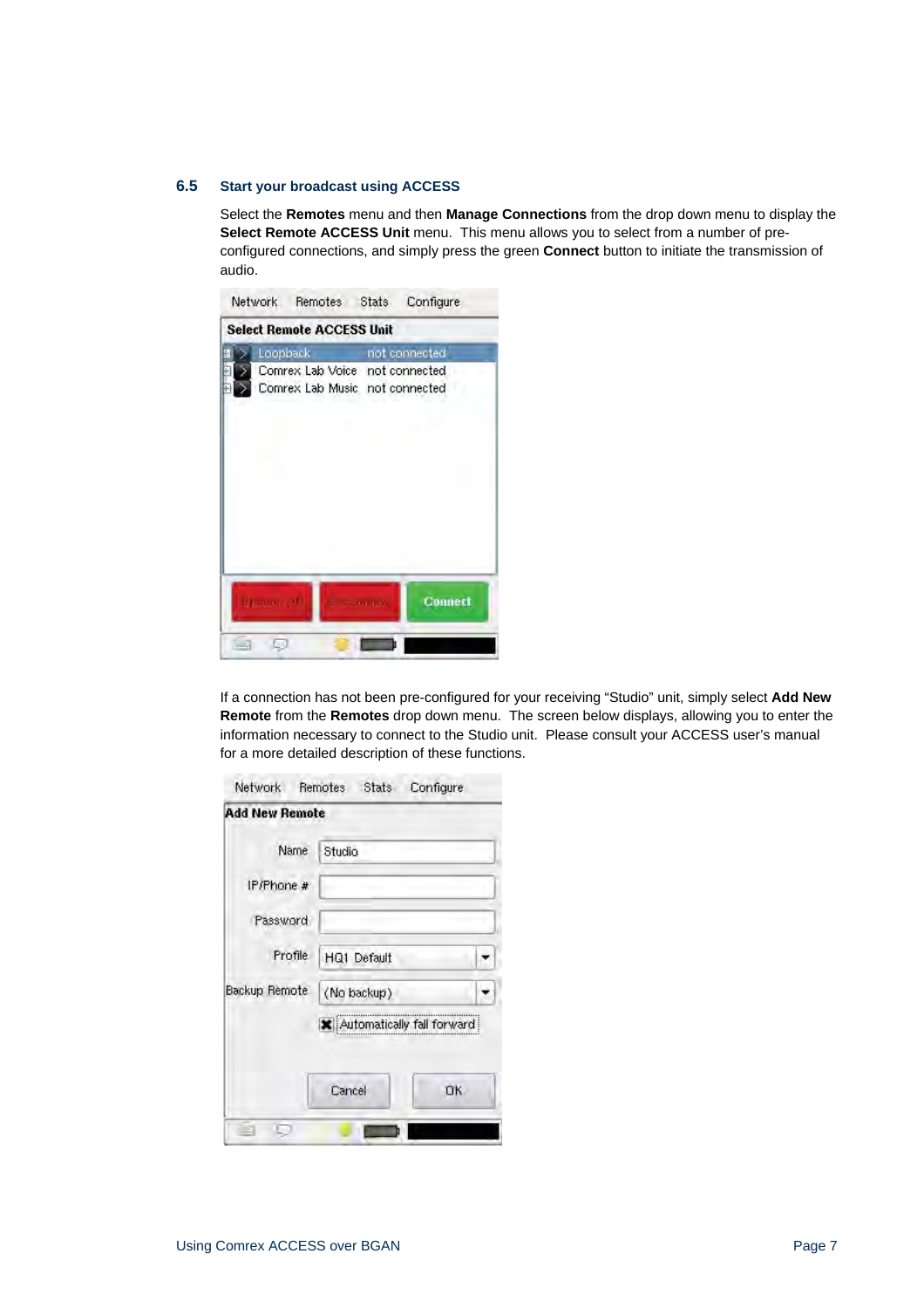## **6.6 Equipment needed**

- ACCESS Portable or ACCESS Rackmount Codec.
- BGAN terminal.
- Laptop computer with web browser.
- Multiport Ethernet switch.
- ACCESS Rackmount connected to the public Internet (studio side).

# **7 BGAN customisation**

No BGAN customization is required.

## **8 Hints and tips**

The following are best practice hints and tips to ensure you get the most from ACCESS over BGAN:

• The BRIC-HQ2 algorithms that come standard with ACCESS provide broadcast quality mono and stereo transmission when used with BGAN 32 kbps Streaming service.

# **9 Technical summary**

| <b>Feature</b>           | <b>ACCESS rack mount</b>                                                  | <b>ACCESS portable</b>                                                                                                                                |  |
|--------------------------|---------------------------------------------------------------------------|-------------------------------------------------------------------------------------------------------------------------------------------------------|--|
| Data connections         | RJ-45, RJ-11 (PSTN), USB,<br>Serial 9-pin, GPI 9-pin                      | RJ-45, CardBus slot, USB,<br>Serial DIN, GPI DIN                                                                                                      |  |
| Audio input connections  | Stereo balanced line level<br>XLR, AES3 XLR                               | Mono balanced adjustable<br>mic/line XLR, unbalanced<br>stereo line level 1/8"(3mm),<br>unbalanced hands free<br>mobile 1/8" (3mm)                    |  |
| Audio output connections | Stereo balanced XLR, AES3<br><b>XLR</b>                                   | Unbalanced stereo<br>adjustable headphone 1/8"<br>(3mm), unbalanced stereo<br>line level $1/8$ " (3mm),<br>unbalanced hands free<br>mobile 1/8" (3mm) |  |
| Power connections        | IEC style, internal 110/220V<br>auto-switching                            | DIN style, external 110/220V<br>auto-switching, rechargeable<br>LION battery, 12V DC<br>connector (optional)                                          |  |
| Display options          | Via web browser to<br>integrated web server, VGA<br>adapter on rear panel | Via web browser to<br>integrated web server,<br>integrated TFT display                                                                                |  |